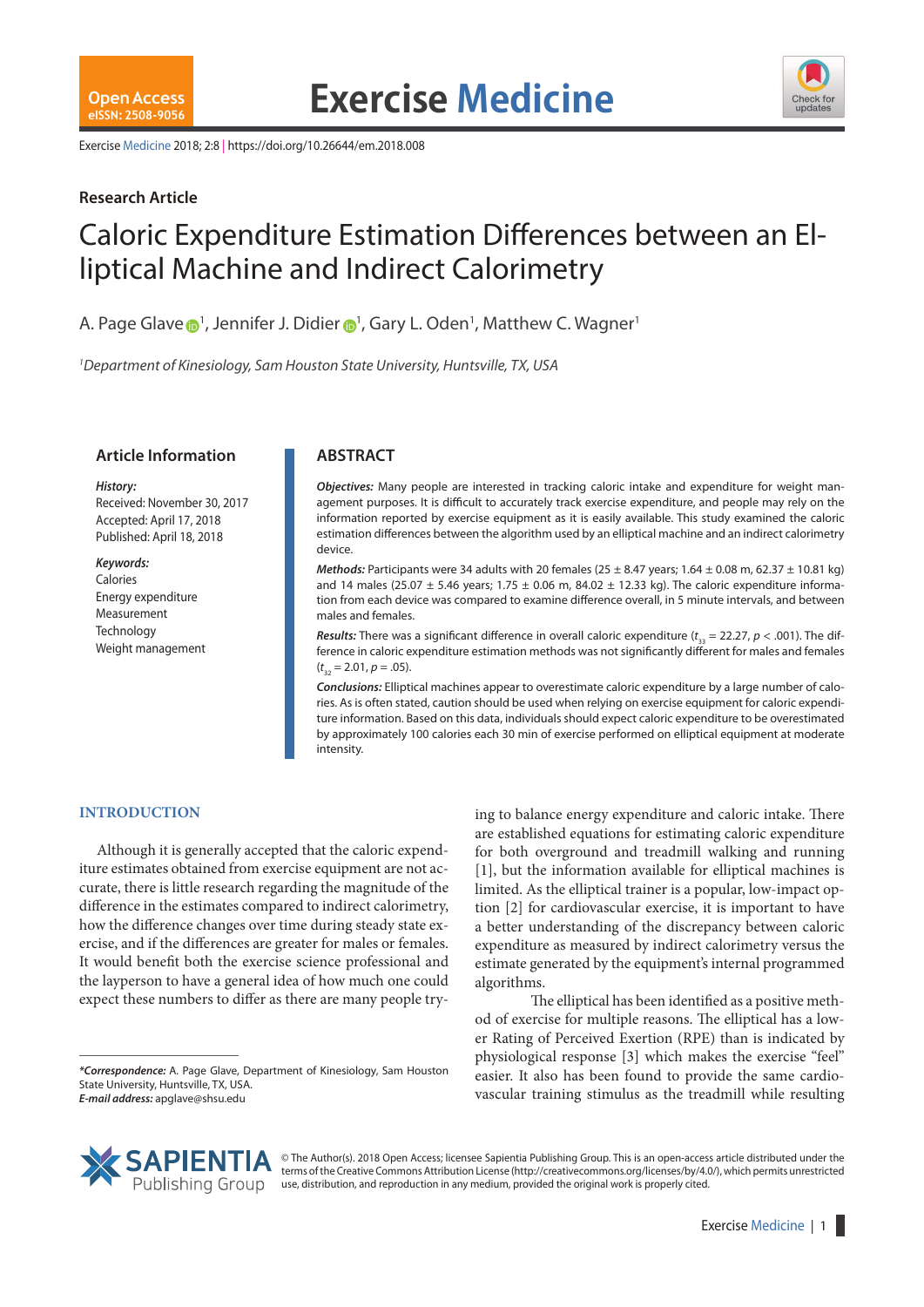in higher peak oxygen consumption, average heart rate, and respiratory exchange ratio [4]. The elliptical also reduces weight-bearing compared to both over ground and treadmill walking and running [2] making it a lower impact exercise than walking and running. This combination of factors makes elliptical machines a viable option for the population in general and specifically for those who may need to reduce joint impact.

However, energy expenditure has been found to be overestimated by some elliptical machines [5], with resistance, but not stride rate affecting the difference. Lower resistances were found to overestimate caloric expenditure less than higher resistances. This is not a problem unique to the elliptical as rowers [6] and other equipment [7] have also been shown to deviate from the numbers obtained from more precise methods of assessing caloric expenditure. It is generally accepted that these numbers are going to be inaccurate [8-10], but there is little information about how much these estimates may be in error. These estimates are also impacted by the amount of information entered by the participant. Entering information such as age and weight may make the calculations more accurate, however, many exercisers choose to utilize the "Quick Start" function that does not require entering this information. When participant information is not entered, the Precor brand of elliptical machines uses default user characteristics of 150 lbs, 35 year old, and male to calculate caloric expenditure for most models, with models having a P80 console using a weight of 170 lbs [11]. These values likely only represent a small percentage of users. It is unlikely that the typical user will research this information, thus it is incumbent on exercise science professionals to do so in order to educate the general public.

As this information is of value to both the layperson and the exercise professional, the purpose of this study was to examine the difference in caloric expenditure as measured through indirect calorimetry and estimated by an elliptical machine. The overall difference in caloric expenditure was the primary variable of interest. In addition, the progression of the difference over time and whether the difference was significantly different between males and females was examined. It was hypothesized that there would be a significant difference over time, the difference would get larger as duration increased, and there would be a larger difference for females than males.

One aspect of this study was to make conditions as uniform as possible. A moderate intensity was chosen as something that would be accessible by most individuals, would represent a typical exercise session on an elliptical, and would not limit the subject pool. Heart rate and ratings of perceived exertion (RPE) were selected to monitor intensity. Heart rate was included as an objective standard. A 1-10 modified RPE scale was used for subjective intensity, which was deemed important since the elliptical has shown lower RPE ratings than physiological ratings [3]. The "Quick Start" mode was also selected to ensure the same equation would be used for each participant. Although entering information could have led to less variability, the consistency of the equation was deemed more important for this study. Additionally, many individuals use the quick start function rather than entering the data necessary to update the equation. Using quick start rather than the more individualized equation also serves to provide a more real world example. To keep conditions as uniform as possible, resistance, ramp height, and intensity were also controlled. This allowed stride rate to vary for each participant. Although keeping stride rate consistent may have been beneficial, Mier and associates [5] found that stride rate did not impact the difference in overestimation of energy expenditure by elliptical equipment using arm and leg movements. Thus allowing stride rate to vary while controlling for resistance and intensity was determined to be the most logical way to achieve the study's purpose. Steady state exercise was chosen to avoid large variations in intensity and increase standardization between participants. The exercise session consisted of a 5 min warm-up below the moderate intensity heart rate zone, 20 min of moderate intensity exercise, and a 5 min cool-down. Caloric expenditure was then measured via indirect calorimetry using a FitMate Pro® (COSMED USA) and compared to the caloric expenditure estimated by the elliptical (Precor EFX 883, Precor, Woodinville, WA USA).

### **METHODS**

#### *Subjects*

There were 34 subjects in this study (14 males and 20 females, Table 1) recruited on a college campus in the southern United States. Although adults aged 18 to 64 were recruited, as can be expected when conducting research on a college campus, the subjects did tend to be younger adults. Subjects completed a health history questionnaire prior to participation to ensure they could safely participate in moderate intensity exercise. Any adult who could safely complete moderate intensity exercise based on the American College of Sports Medicine guidelines without requiring physician clearance [1] was eligible for participation. There were no weight restrictions. Individuals with risk factors below the level requiring physician clearance to participate in moderate intensity exercise were eligible to participate. All participants provided written informed consent, and the study was approved by the Institutional Review Board at Sam Houston State University, protocol number 14164.

#### *Procedures*

*Height and weight.* Height (in meters) and weight (in kilograms) were measured on a standard balance scale with stadiometer (Health-O-Meter Model 400KL, Boca Raton, FL USA). Participants wore lightweight attire and removed their shoes for height and weight measurements.

*Exercise testing.* Moderate intensity exercise was selected to avoid limiting the participant pool due to potential inability to complete the exercise session and to keep the exercise intensity at a safe level. Exercise intensity was monitored via heart rate (using the chest strap provided with the FitMate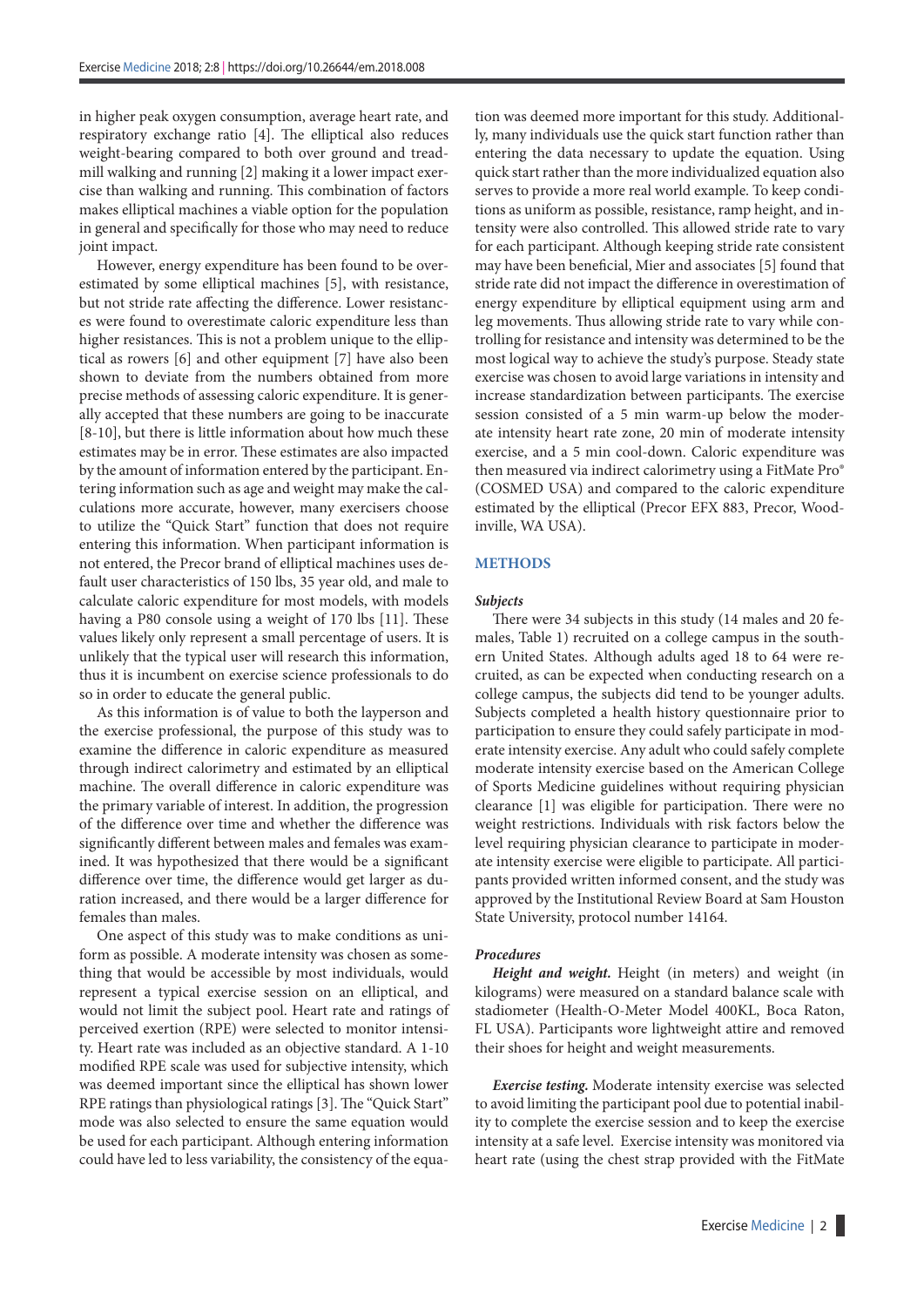| Variable         | Overall           | Male              | Female            |  |  |
|------------------|-------------------|-------------------|-------------------|--|--|
| $\boldsymbol{N}$ | 34                | 14                | 20                |  |  |
| Age (years)      | $25.03 \pm 7.28$  | $25.07 \pm 5.46$  | $25.00 \pm 8.47$  |  |  |
| Height $(m)$     | $1.69 \pm 0.06$   | $1.75 \pm 0.06$   | $1.64 \pm 0.08$   |  |  |
| Weight (kg)      | $71.28 \pm 15.63$ | $84.02 \pm 12.33$ | $62.37 \pm 10.81$ |  |  |

| Table 1. Demographic information for participants |  |  |
|---------------------------------------------------|--|--|
|                                                   |  |  |

All information in  $M + SD$ 

Pro®, COSMED USA) and ratings of perceived exertion (RPE). For heart rate, the estimated maximum heart rate was calculated using the formula developed by Gellish et al. [12]: Maximum heart rate =  $207 - (0.7 \times age)$ . This formula is reported to be appropriate for adults with a broad range of fitness [12]. Moderate intensity was then set at 64-76% of the predicted heart rate maximum. Heart rate was monitored continuously throughout the exercise session (warmup, moderate intensity, and cool-down). The Borg CR10 Ratings of Perceived Exertion scale [13] was used for RPE. The scale was displayed on the display panel of the elliptical as well as on a wall for quick access. Participants were instructed on usage of the scale and allowed to ask questions as needed until the scale was understood. Ratings (RPE) were collected during the last 30 seconds of each 5-minute block of the exercise session (warm-up, 0 to 5 min of moderate exercise, 5 to 10 min of moderate exercise, 10 to 15 min of moderate exercise, 15 to 20 min of moderate exercise, and cool-down).

The exercise session consisted of 30 min on an elliptical trainer. The "quick start" function was used to ensure the default caloric expenditure calculation was used. Although the addition of demographic information (age, etc.) might increase the accuracy of the caloric estimates, the amount of information that can be entered varies from machine to machine and can be cumbersome so many people choose not to enter any additional information and simply begin exercising. A warm-up of 5 min was used to prepare the participant for moderate exercise. Resistance was set at level 1, and the ramp level was set at 5. During the warm-up, the participant was instructed to keep the heart rate below moderate intensity. Heart rate was also monitored, and participants were alerted to reduce intensity if moderate intensity was reached. After the warm-up, the participant immediately began 20 min of moderate intensity exercise. During the moderate exercise portion, the resistance was set at 5, and the ramp level was set at 10. Immediately upon completing the 20 min of moderate intensity exercise, a 5 min cool-down period began. The resistance and ramp settings were the same as the warm-up period (1 and 5 respectively).

Participants were asked to drink as normal prior to the exercise session, but to refrain from substances containing caffeine. Participants were also asked not to eat a large meal within 2 to 3 hours of their scheduled testing time. It was also requested that lightweight exercise clothing be worn.

#### *Statistical analysis*

This study was a descriptive analysis of a single-time

point exercise session. The comparison of overall caloric expenditure as reported by the elliptical machine (Mac) and the FitMate Pro (Fit) was analyzed using paired t-test. A Bland-Altman analysis was also conducted to compare the overall caloric expenditure. The comparison of overall difference in caloric expenditure between methods for males versus females was analyzed using an independent samples t-test. A repeated measures ANOVA was used to examine the difference between methods at 5 min. intervals during the 30 min. exercise session. Significance was set at *p* < .05 for all tests. This investigation compared the two measurement methods, thus sample size for adequate power to detect these differences was the focus. Power was found to be greater than 0.99 for the comparison of methods and the analysis of differences over time. A comparison of gender was not the focus of this investigation, and thus was not a focus in terms of recruiting subjects for adequate power in this comparison. However, as gender may be important, an exploratory analysis of this aspect was conducted. Power was only 0.50 for the comparisons of males versus females. A sample size of approximately 34 participants per gender (compared to the actual sample size of 20 females and 14 males) would have been needed to reach a power of 0.80. This information will be useful for future studies. Analysis was completed using SAS 9.4 (SAS Institute Inc., Cary, NC), SAS Power and Sample Size 13.1 (SAS Institute Inc., Cary, NC), RStudio Version 1.1.419 (RStudio, Inc., Boston, MA) and Excel 2016 (Microsoft Corporation, Redwood, WA).

#### **RESULTS**

There was a difference overall between the two caloric expenditure methods for all participants ( $t_{33} = 22.27$ ,  $p <$ .001). The difference also increased significantly over time from 19.04 ± 5.65 C at 5 min to 120.42 ± 26.59 C at 25 min  $(F_{4,116} = 613.87, p < .001,$  Figure 1). However, there was no difference between males and females for the discrepancy between the two caloric expenditure methods ( $t_{32} = 2.01$ ,  $p =$ 0.05; M: 114.9 ± 31.77 C, F: 137.40 ± 32.31 C; Figure 2). The Bland-Altman plot does seem to indicate some disagreement in the measurement methods (Figure 3). The mean difference between methods was  $128.09 \pm SD$ , with Mac consistently measuring higher than the Fit ( $p < .001$ ). The regression equation for predicting Fit from Mac was Fit = 0.36 (Mac), with the slope being significant ( $p < .001$ ). However, the intercept  $(20.21)$  was not significant  $(p=.35)$ .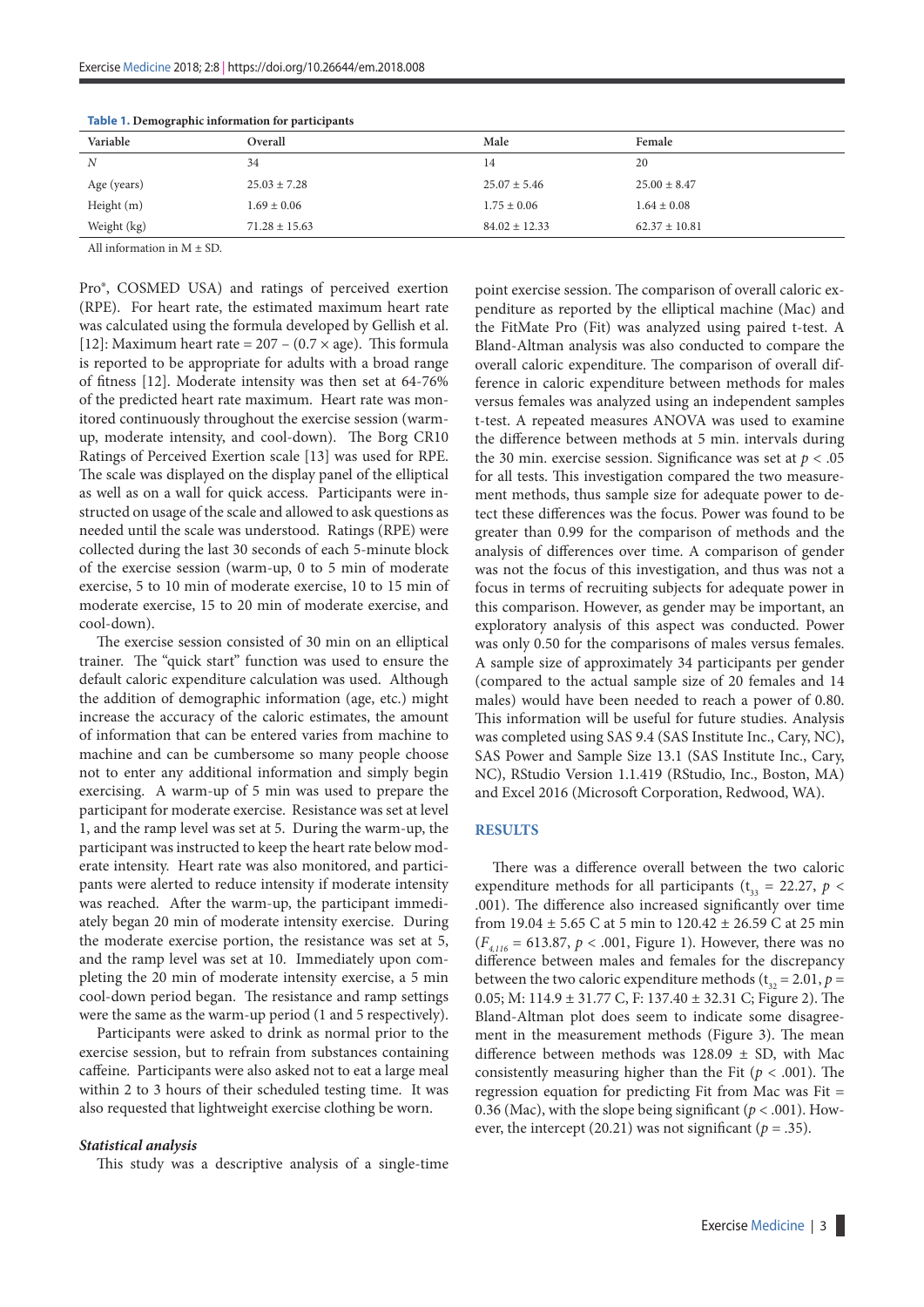

#### **Comparison of Caloric Expenditure Over Time**

**Figure 1. Difference between methods of measuring caloric expenditure over time for all participants.**  Bars represent the standard deviation of the measurement at each time point. Each point marked with an asterisk (\*) indicates that the measurement methods were significantly different  $(p < .05)$ .



**Figure 2. Overall differences in caloric expenditure for females versus males.**

#### **DISCUSSION**

Although the inaccuracy of calorie counts from machines is somewhat well-known, knowing specifics about how inaccurate the information is can be helpful. The Bland-Altman plot (Figure 3) supports that there is a fairly large discrepancy between measurement methods. Based on this study, one could estimate the machines overestimate caloric expenditure by about 130 calories during a steady-state bout of moderate exercise lasting 30 min, including warm-up and cool-down. Interestingly the overestimation was not significantly different for males (114.9  $\pm$  31.77 C) versus females  $(137.4 \pm 32.31)$  C), though the difference does tend to be greater for females. The discrepancy also increases by about 25 C for each 5 min block of steady-state moderate exercise for females compared to males. The results of this study support previous studies that found cardiovascular equipment

**Bland-Altman Comparison of Caloric Estimates**



**Figure 3. Bland-Altman Comparison of Caloric Estimates.** 

The limits of agreement (outer dashed lines) represent  $\pm$  1.96 standard deviations from the mean of the averaged methods.

overestimated caloric expenditure [5,6]. The finding that there was not a statistical difference between the discrepancy for caloric expenditure based on gender is similar to the findings by Erdogan and associates [6], but differed from Moyna et al. [7] who found a significant difference based on gender. It is likely that the sample size was not large enough to detect significant differences based on gender. Specifically, Erdogan et al. [6] had a relatively similar sample size and split between males and females. It is possible that both this study and the Erdogan study had insufficient sample size to achieve adequate power for the comparison of gender. Future research should specifically address this issue and recruit participants to achieve adequate power for the gender comparison.

Differences are to be expected given the generic information used to calculate caloric expenditure, and individuals should be encouraged to enter as much information as pos-